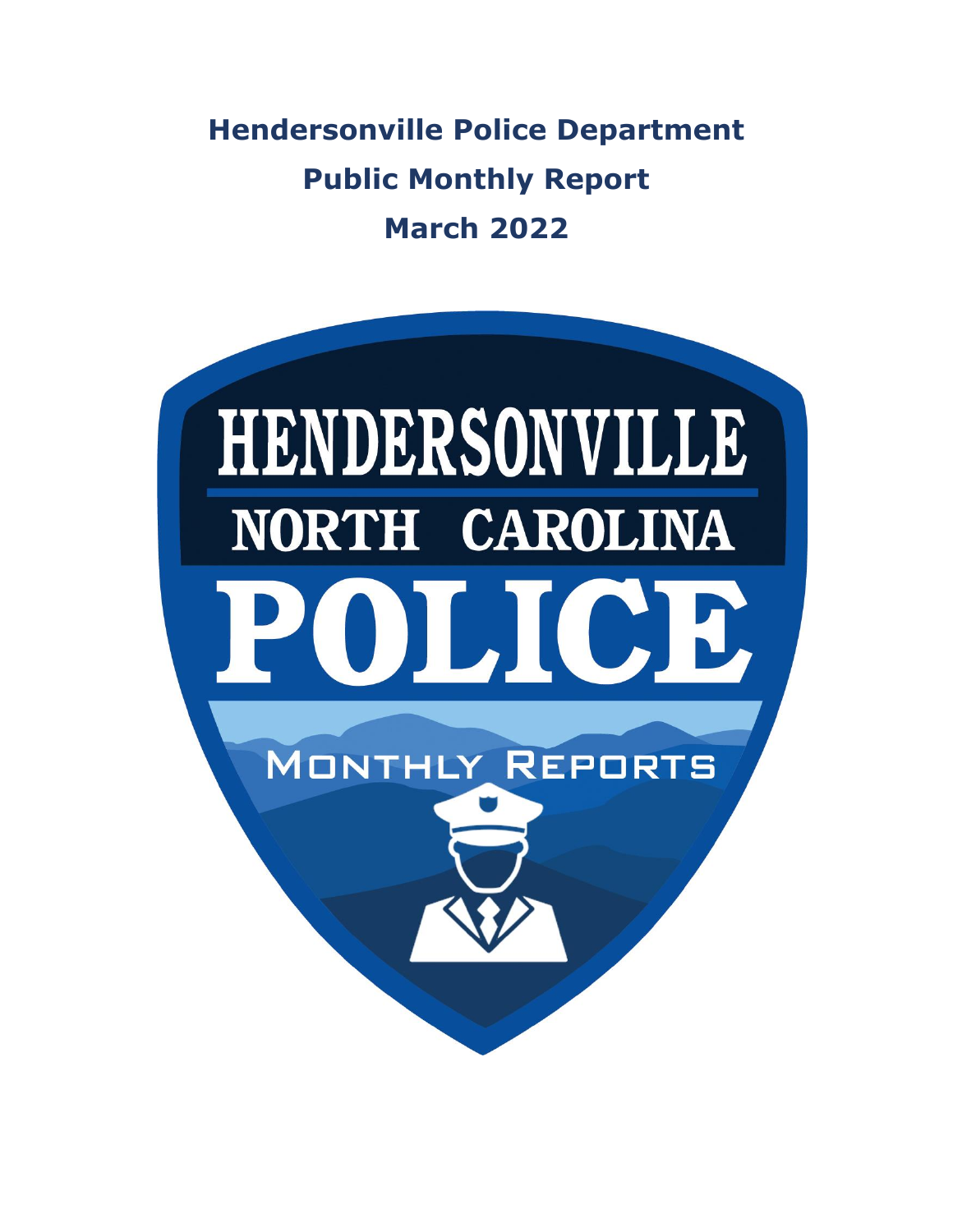Chief's Monthly Summary

Hello again. We are together again with our third public monthly report. I hope you find these reports informative and useful. Several of you have offered suggestions about these reports and we will make changes as this effort of openness continues.

March remained busy for us as you will see in the pages that follow. The data in the tables below shows an increase in almost every category this month. One emerging trend we are seeing is an apparent increase in homelessness throughout the city. There is a belief among some that Asheville homeless are being displaced and finding their way here. I cannot say if that is true or not, but I can say we are seeing newer faces in town lately.

I understand community fears about homelessness and recognize homelessness as a polarizing issue. You are likely on one side of the issue or the other. It does not seem many people reside in the middle. Please understand though, homelessness is a community issue, not solely a police one. The city is working together with our community partners to provide resources and get people housed. Simply rounding up homeless people, as some want us to do, is simply unconstitutional. Officers will enforce crimes committed by homeless individuals just like we do with anyone else. No more. No less.

On another note, we are hiring people again and nearing 100% staffing (fingers crossed). We feel fortunate to be in a position so many other departments are not with respect to hiring. We have three female cadets in Basic Law Enforcement Training right now and waiting on an experienced Officer to move here from California. Hopefully, they will be in uniform by June 2022. We also hired a Hendersonville native as a new telecommunicator this month. I hope I can soon report that we have filled every vacancy. That said, if you know someone who is, or would be a great public servant in Hendersonville, send 'em our way.

Lastly, we co-hosted a training event with Chiefs Whisnant (Hickory PD) and Beddingfield (Biltmore Forest PD) at Blue Ridge Community College as part of the North Carolina Association of Chiefs of Police. Police leaders discussed recruiting new employees and retaining existing ones, and mental wellness. We have an embedded mental health counselor here. She works one day per week, and we are seeing quantifiable gains in officer resiliency and operational readiness from her counsel. Thank you to the City Council for funding this program. We are truly leading the way with this effort.

We appreciate all your support, and we welcome every opportunity to do better. And, as always, know that we will be open and honest with you, and we will always strive to for "Mountain Excellence."

 Blair Myhand, Chief of Police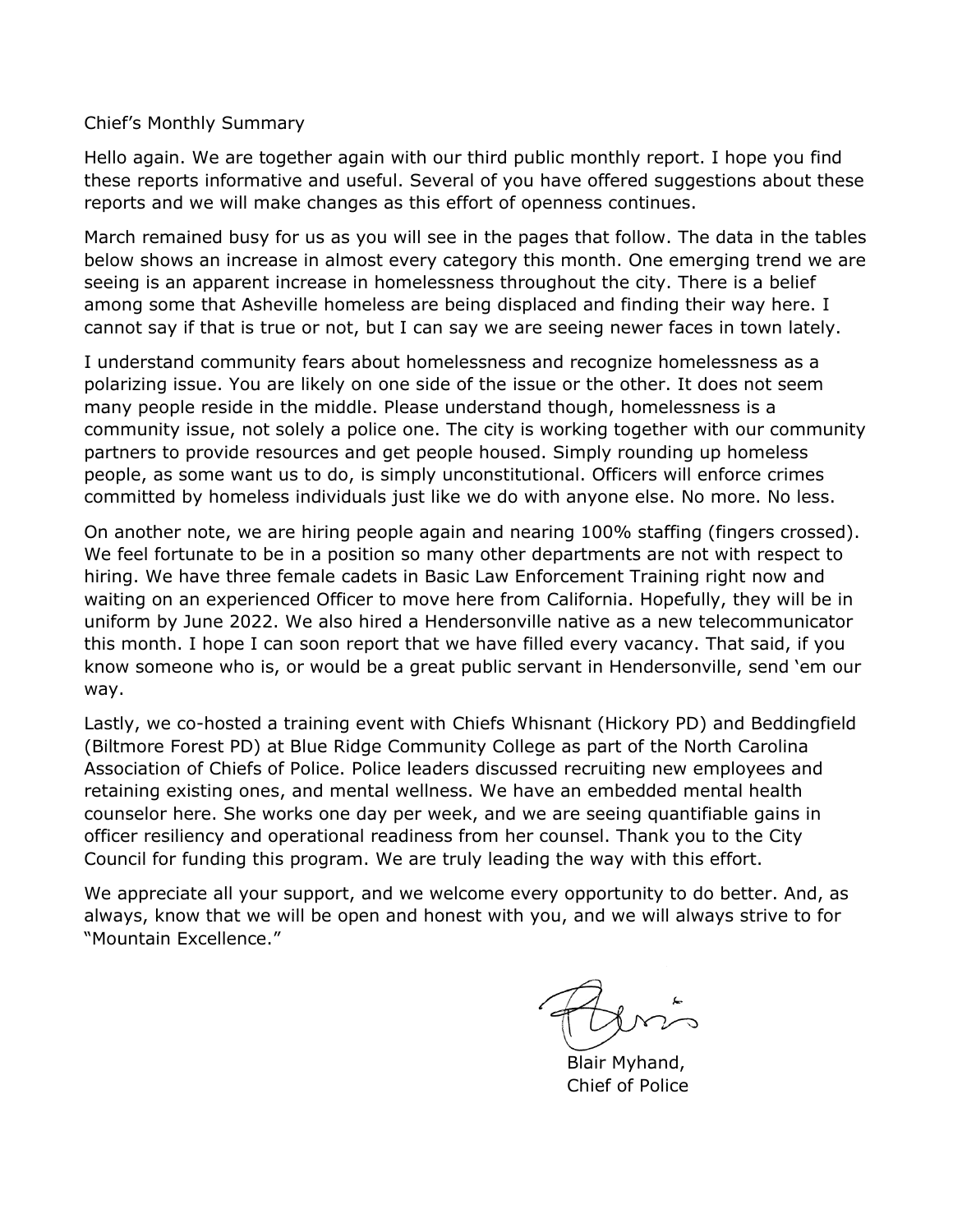# *Calls for Service*

| Jan | Feb                   | Mar | Apr | May | Jun | Jul | Aug | $ $ Sep | Oct | Nov | Dec |
|-----|-----------------------|-----|-----|-----|-----|-----|-----|---------|-----|-----|-----|
|     | 5,247   3,281   4,479 |     |     |     |     |     |     |         |     |     |     |

#### *Traffic Safety Unit Activities*

*Total Traffic Stops:*

| Jan | Feb | Mar | Apr | May | Jun $\parallel$ | Jul | Aug Sep | Oct | Nov | Dec |
|-----|-----|-----|-----|-----|-----------------|-----|---------|-----|-----|-----|
| 233 | 299 | 388 |     |     |                 |     |         |     |     |     |

#### *Total Citations Issued:*

| Jan | Feb             |  |  | Mar   Apr   May   Jun   Jul   Aug   Sep   Oct |  | Nov | Dec |
|-----|-----------------|--|--|-----------------------------------------------|--|-----|-----|
|     | 151   201   243 |  |  |                                               |  |     |     |

#### *DWI Arrests:*

| Jan | Feb | Mar | Apr |  | May   Jun   Jul   Aug   Sep   Oct |  | Nov | Dec |
|-----|-----|-----|-----|--|-----------------------------------|--|-----|-----|
|     |     |     |     |  |                                   |  |     |     |

#### *Motor Vehicle Crashes:*

|            |  |  |  |  | Jan   Feb   Mar   Apr   May   Jun   Jul   Aug   Sep   Oct   Nov   Dec |  |
|------------|--|--|--|--|-----------------------------------------------------------------------|--|
| 115 101 90 |  |  |  |  |                                                                       |  |

#### *Top five crash locations:*

| #1 | US 176 & Grove St (4)           |
|----|---------------------------------|
| #2 | US $64$ & Harris St $(3)$       |
| #3 | US 64 & Highlands Square (3)    |
| #4 | N Church St & Bearcat Blvd (2)  |
| #5 | US 176 & Old Spartanburg Rd (2) |

# *Crimes, Reports, and Arrest Activities*

#### *Criminal Arrests:*

| Jan | Feb |         |  | Mar   Apr   May   Jun   Jul   Aug   Sep   Oct |  | Nov | Dec |
|-----|-----|---------|--|-----------------------------------------------|--|-----|-----|
| 90  |     | 93 140* |  |                                               |  |     |     |

*(\*felony - 57, misdemeanor - 83)*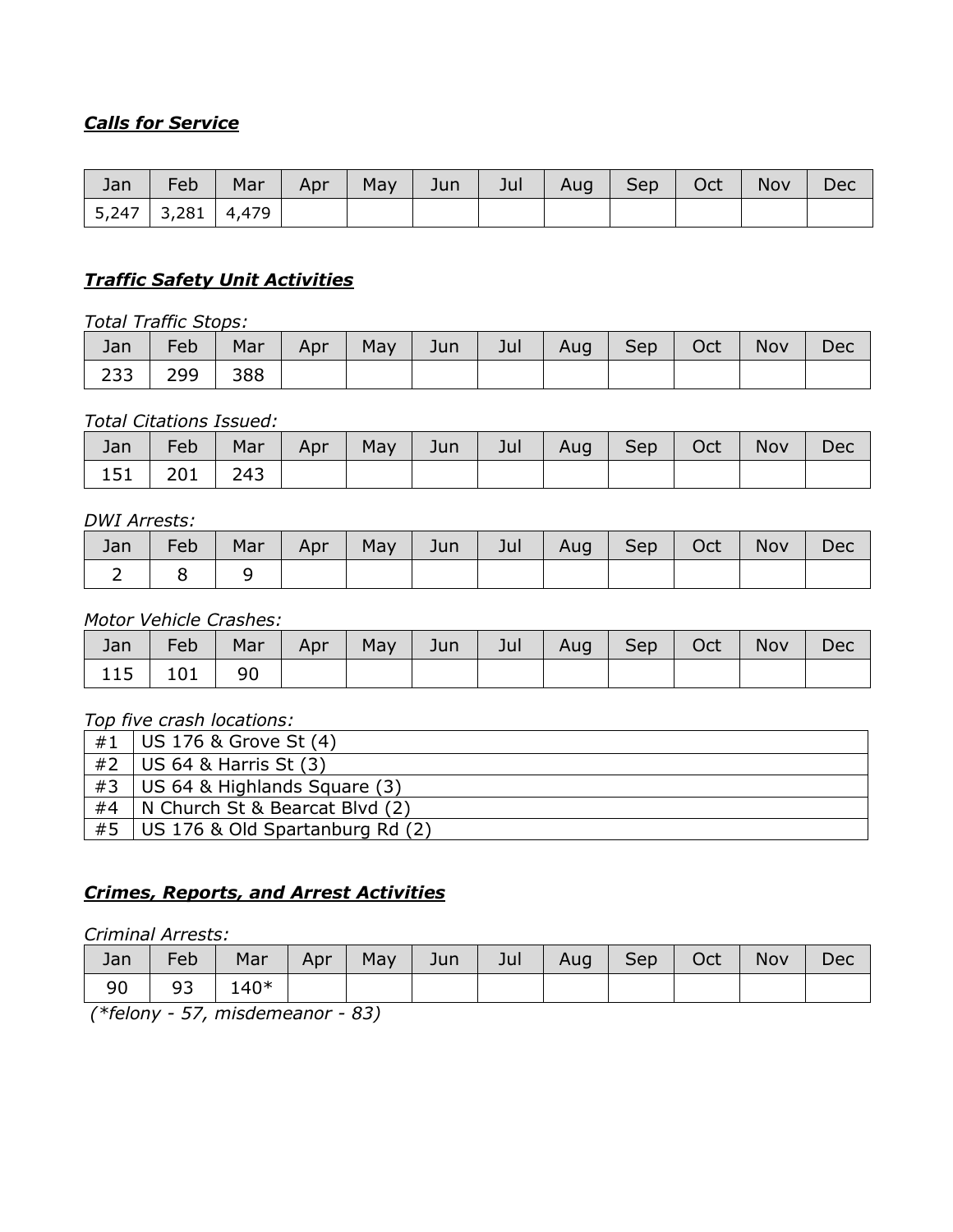*Incident Reports:*

| Jan | Feb | Mar | Apr <sup>1</sup> | May $ $ Jun $ $ | Jul I | Aug Sep Oct | Nov | Dec |
|-----|-----|-----|------------------|-----------------|-------|-------------|-----|-----|
| 169 | 134 | 277 |                  |                 |       |             |     |     |

*Drug Offenses:*

| Jan | Feb | Mar | Apr | May | Jun | Jul | Aug | Sep | Oct | <b>Nov</b> | Dec |
|-----|-----|-----|-----|-----|-----|-----|-----|-----|-----|------------|-----|
| 38  |     | ر ر |     |     |     |     |     |     |     |            |     |

*Larcenies:*

| Jan    | Feb | Mar   | Apr | May | Jun | Jul | Aug | Sep | Oct | Nov | Dec |
|--------|-----|-------|-----|-----|-----|-----|-----|-----|-----|-----|-----|
| 42     | 49  | $47*$ |     |     |     |     |     |     |     |     |     |
| $\sim$ |     |       |     |     |     |     |     |     |     |     |     |

*(\*6 from motor vehicles)*

#### *Assaults:*

| Jan      | Feb | Mar | Apr <sup>1</sup> | May | Jun | Jul | Aug   Sep   Oct | <b>Nov</b> | Dec |
|----------|-----|-----|------------------|-----|-----|-----|-----------------|------------|-----|
| ┐⊾<br>⊥J | ⊥∪  |     |                  |     |     |     |                 |            |     |

## *Complaints and Findings*

• Citizen complaint: A complaint was received alleging an officer ran a stop sign. A review confirmed the officer did not come to a complete stop and the complaint was sustained.

## *Vehicle Pursuits and Findings*

• None

# *Use of Reasonable Force (UORF) Incidents and Findings*

• None

## *Operations/Notable Events*

- Larceny from motor vehicles: four suspects broke into several parked vehicles at motels on Upward Road. The suspects fled in two vehicles east on I-26. They were involved in a high-speed pursuit and crash in Virginia a week later. Two were seriously injured and all four have been charged for a multitude of crimes in three different states.
- Dangerous Dog: The Animal Services Advisory board deemed a dog dangerous for four reported attacks on other animals causing injuries to three dogs and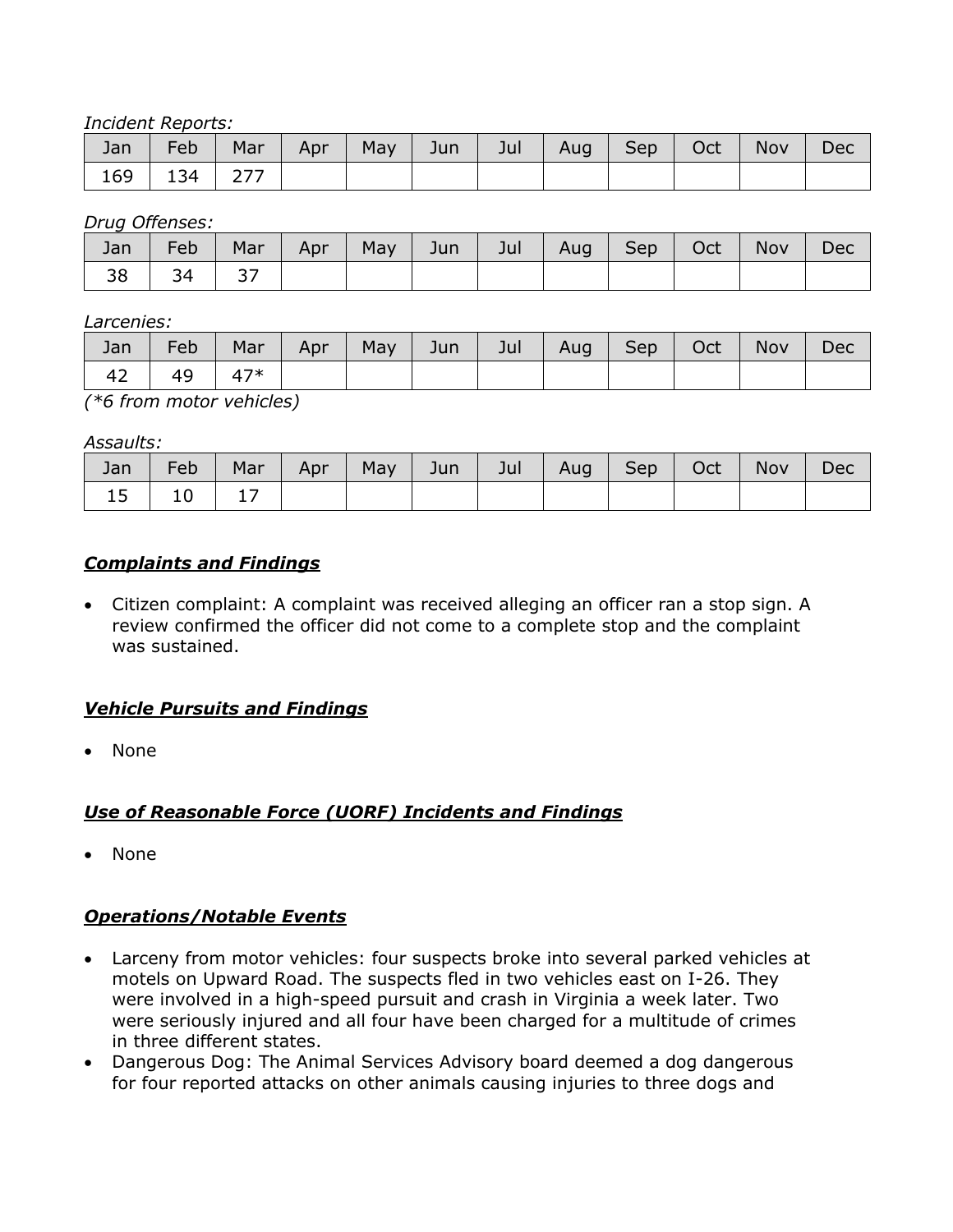death to one cat. The dangerous dog remains at the Henderson County Animal Shelter awaiting a court hearing with its owner.

#### *Budget Summary*

- We are approximately 75% through the fiscal year.
- \$745,674.00, or 85.9% of the FY 21/22 operating budget has been encumbered to date.
- FY 22/23 budget discussions are actively taking place.

## *Community Outreach/Special Events*

- *March for Hendersonville* 41 Officers and residents joined together to pick up trash in Sullivan and Patton Parks and along the Oklawaha Greenway. Over 20 bags of trash were collected and disposed of.
- *We are Hope Week –* Henderson County School students made a public pledge to promise to remain substance abuse free. Celebration of their efforts was done on the steps of the Historic Courthouse.
- *Boys and Girls Club* SRO's celebrated Ry-lei as the NC Center for Missing Children poster award winner. She will represent the state at the national level.
- Raised \$3,000.00 through community donations to send 5<sup>th</sup> graders to STAR Camp this upcoming summer.

## *Awards and Recognitions*

• None

## *Grants Management*

- City Council approved the sole-source vendor for the purchase of the virtual training simulator. Procurement is in progress.
- \$40,000 accreditations grant is pending review and approval. (Oct 2022)
- \$50,000 mental health is pending review and approval. (Oct 2022)
- \$11,000 accreditation fee grant is pending review and approval. (Fall 2022)
- The NCGHSP grant to create a Traffic Safety Unit is pending review and approval. (Oct 2022)
- PD is working with Safelight to consider a \$500,000 multi-year grant to fund a domestic violence advocate position. No application decision has been made.

## *Recruiting/Retention*

- 2 of 46 Police Officer vacancies remain.
- 1 of 6 telecommunicator vacancies remain.